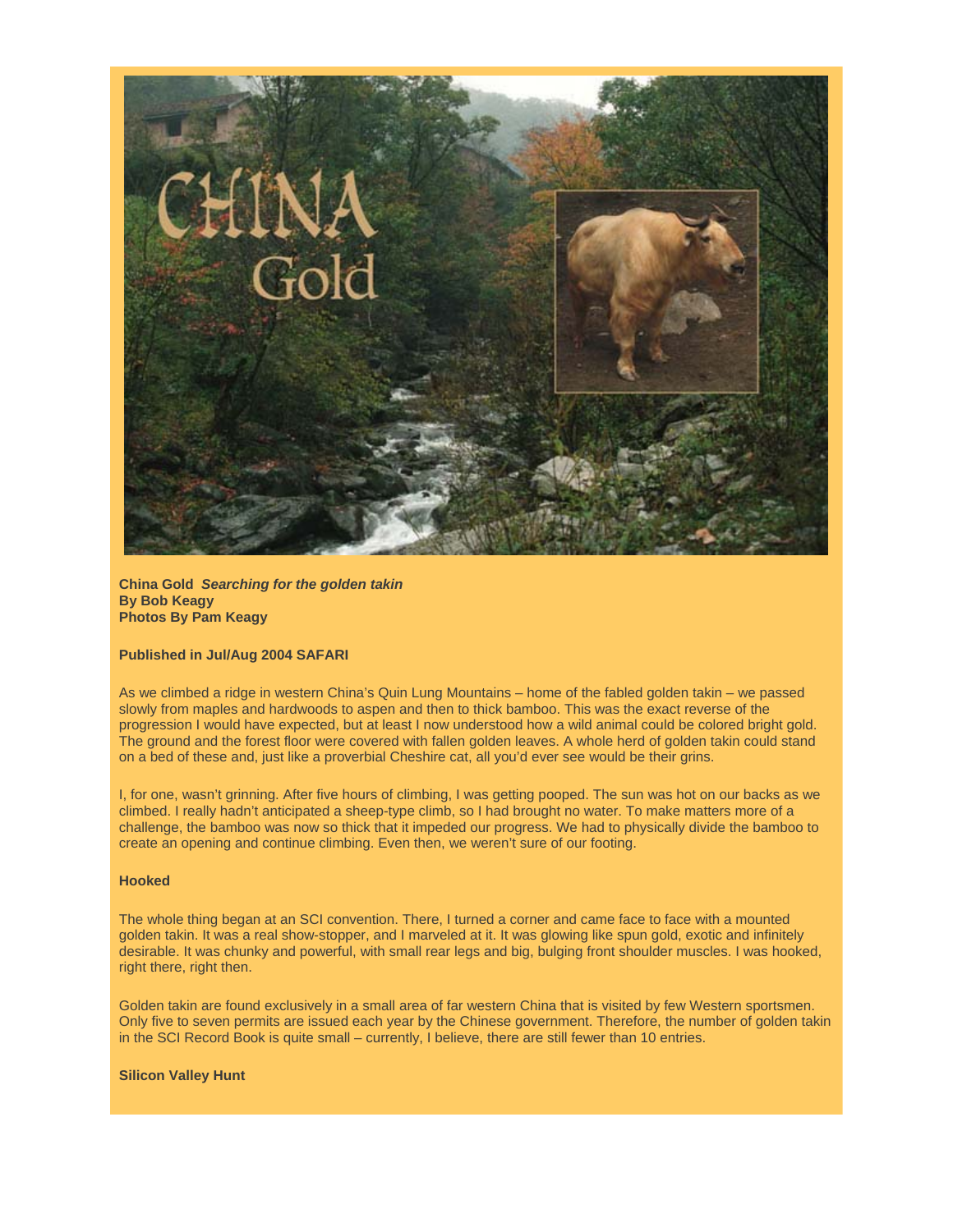Our hunt began in October 2001 with a comfortable flight from San Francisco to Beijing. My wife, Pam, and I did the usual tourist sightseeing and tried to adjust to the time difference. We toured Xian extensively and even viewed its famed terra-cotta warriors. We were steeped in Tang Dynasty lore – including a Las Vegasstyle Tang floor show, complete with flowing costumes and the de rigueur Asian teahouse in the background.

Xian had been the capital of China during the Tang Dynasty, and much of what we saw there proudly reflected its past imperial glory. At one point in history, the beautiful bell tower in Xian's center (from which roads radiate like the spokes of a wheel) was the center of China and, arguably, the civilized world, as well. On a more modern note, Xian today is a center for medical research, hosting several universities, as well as China's version of California's Silicon Valley.

After several days in Xian, we began our westward journey to the Quin Lung Mountains. The events of Sept. 11 were only a few days in the past, so we were accompanied everywhere by a police escort. The little police car that preceded us showed no reluctance – and, indeed, perhaps perverse pleasure – in using its siren and flashing roof lights at the slightest provocation, clearing the road of traffic for us.

As we rode along, Wang told us that some recent takin hunters had had some pretty tough luck. The takin female is often as large as the male, and it is problematic for someone not intimately familiar with the takin to tell the male from female. The horns, as in the case of the Rocky Mountain goat, are quite small, so it is easy to mistake male for female in the heavy cover where takin are usually found. Consequently, these hunters had inadvertently shot females. However, because I had booked a seven-day hunt, I wasn't too concerned. I would have plenty of time to sort things out.



**The great bell tower of Xian. Roads emanate from it like the spokes of a wheel, at one time uniting China.**



**Tang Dynasty floor show**

The road began to climb, and Wang further explained it had been cut by the People's Liberation Army in the mid-1950s. It was considered a major avenue for military supplies in case of operations in Tibet or India. This may have been the initial situation, but the chuckholes our driver dodged would have swallowed up a medium tank without difficulty. We were told that because of what was considered the militarily sensitive nature of the area, only a handful of foreigners had ever been admitted.

# **The Ritz It Ain't**

Late in the afternoon, we pulled into the village of Foping. Our cars stopped in the courtyard of what we immediately dubbed the "Foping Hilton." Painted in a faded yellow, the hotel had obviously seen much better days, and a faint odor of uncollected garbage pervaded the air.

During dinner, our guide, Tiger, told me it had been raining the entire week prior to our arrival. The next day was the only one we could count on to be clear before the heavy rains resumed. Therefore, in practical effect, we were looking at a one-day hunt. It was do or die.

## **Hit or Miss?**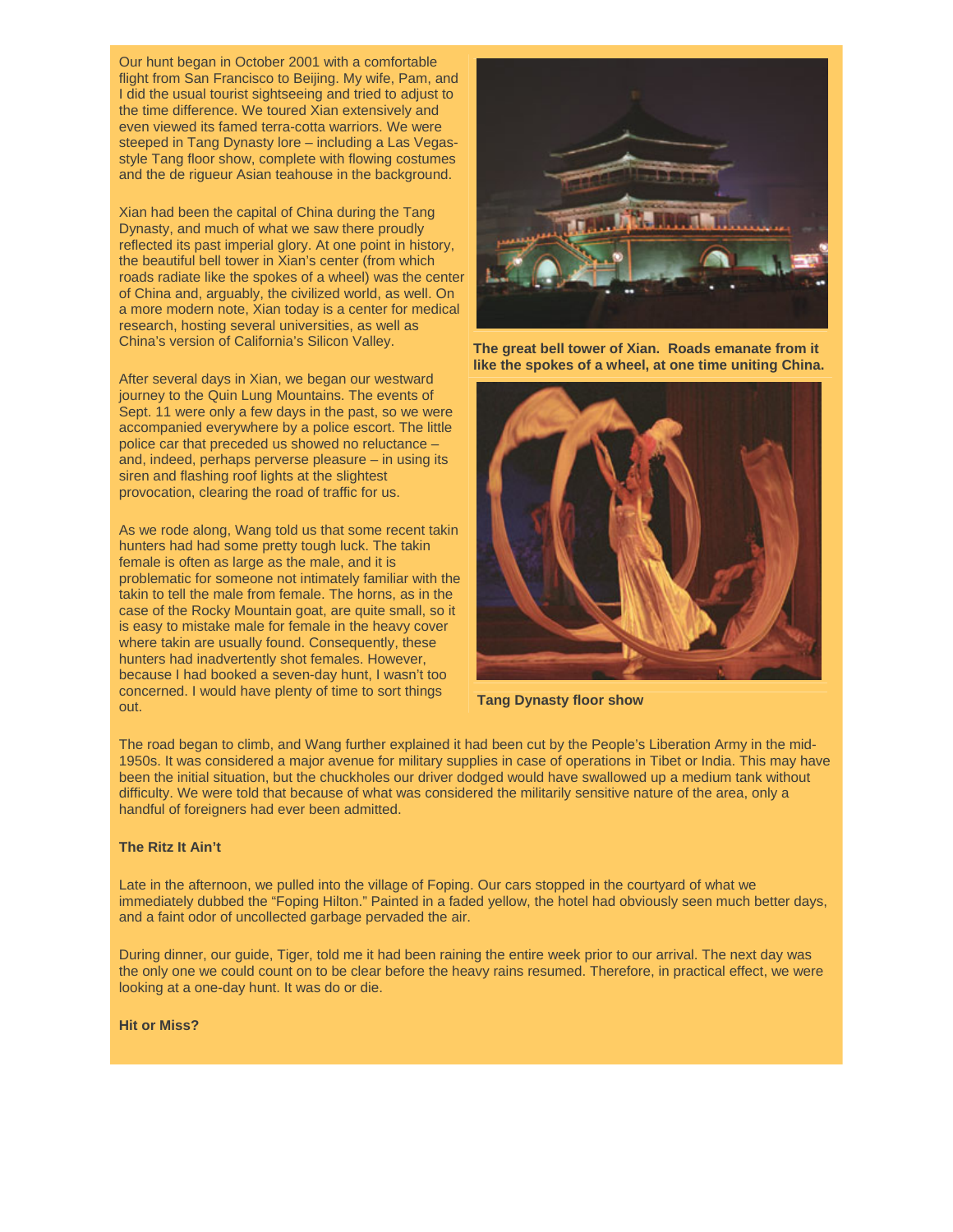![](_page_2_Picture_0.jpeg)

**Author with golden takin which is a powerful, chunky animal, and surprisingly broad. It is quite a bit heavier than the Rocky Moutain goat.**

![](_page_2_Picture_2.jpeg)

The Chinese were very hospitable and friendly. After As we plodded up the trail, Tiger grabbed my arm and **posing with their corn, this village family invited us in for tea and cookies.**

Tiger knocked on our door about 4:30 a.m., with the sky still the deepest black. We pulled on our boots (shaking them out first), brushed our teeth and wended our way down the hall. After a surprisingly good breakfast, we gathered our gear and ourselves together and drove out of Foping up into the National Forest. For once, thankfully, the police escort jeep did not use its siren.

The terrain was quite steep, but quite beautiful in the dawning light. Streams cascaded down mountainsides. Buddhist shrines nestled among the hills, and the vibrant reds and golds of autumn maples glowed everywhere. Narrow fields hosted shocked cornstalks standing in rows, highlighted by morning dew or frost. We stopped at the base of a 2,000-foot ridge from which Forest Service personnel fanned out like flushing quail.

I was told that golden takin were so rare (maybe 5,000 total) that there was a Forest Service officer detailed exclusively to track and protect them. I had thought takin needed little day-to-day protection but was told that progressive habitat loss is an ongoing problem. Additionally, I was surprised that Tiger evidently knew exactly where the main body could be found and was in radio contact with the Forest Service observer.

We proceeded up a track that local residents supposedly skipped up. I was heartened by this and, in fact, the first 20 feet were quite level. The first two hours passed in climbing a slowly increasing slope, but nothing too rigorous.

A rushing river in a deep gorge paralleled our path. I estimated the gorge at 300 to 400 feet deep and about 600 feet on the far side, which was somewhat higher than where we hiked. The stream in the bottom of the draw consisted of apple-green water and white foam. Tall maples hung precariously over the canyon edge, shading the gorge.

excitedly whispered, "Takin!"

There, standing in the shadows under the lip of the canyon on the far side, stood an adult takin. As it observed us with bovine calm, I took Tiger's backpack and laid it on a stump in the bend of the trail. I asked him if the takin was a good one. It was.

I laid the .340 over the pack and realized the stump was too high for a prone shot but too low for a kneeling shot – somewhat clumsy. Nevertheless, I had a good sight picture and squeezed off at the 250-yard-distant takin. Tiger announced a miss.

I responded that it was impossible to miss a standing broadside shot like that. Tiger looked again through the binocular. The takin was leisurely hauling itself over the canyon rim, so Tiger reiterated that he was sure the shot had been a miss.

Because we had checked the zero quickly the night before, my suspicion was that the powerful .340 Weatherby had, in fact, punched right through the takin. Tiger, on the other hand, said he had seen dirt kick up under the takin. I commented that if the bullets had just punched through, they would appear just so.

The hillside was crawling with Forest Service officers, so I asked Tiger to radio anyone who could see the animal and find out if it looked odd, was limping or appeared wounded. Tiger told me that an officer had observed the takin join its herd and go galumphing off uphill for quite a distance, apparently untouched.

I was still not satisfied and suggested we climb until we could ford the creek. We could then descend the far side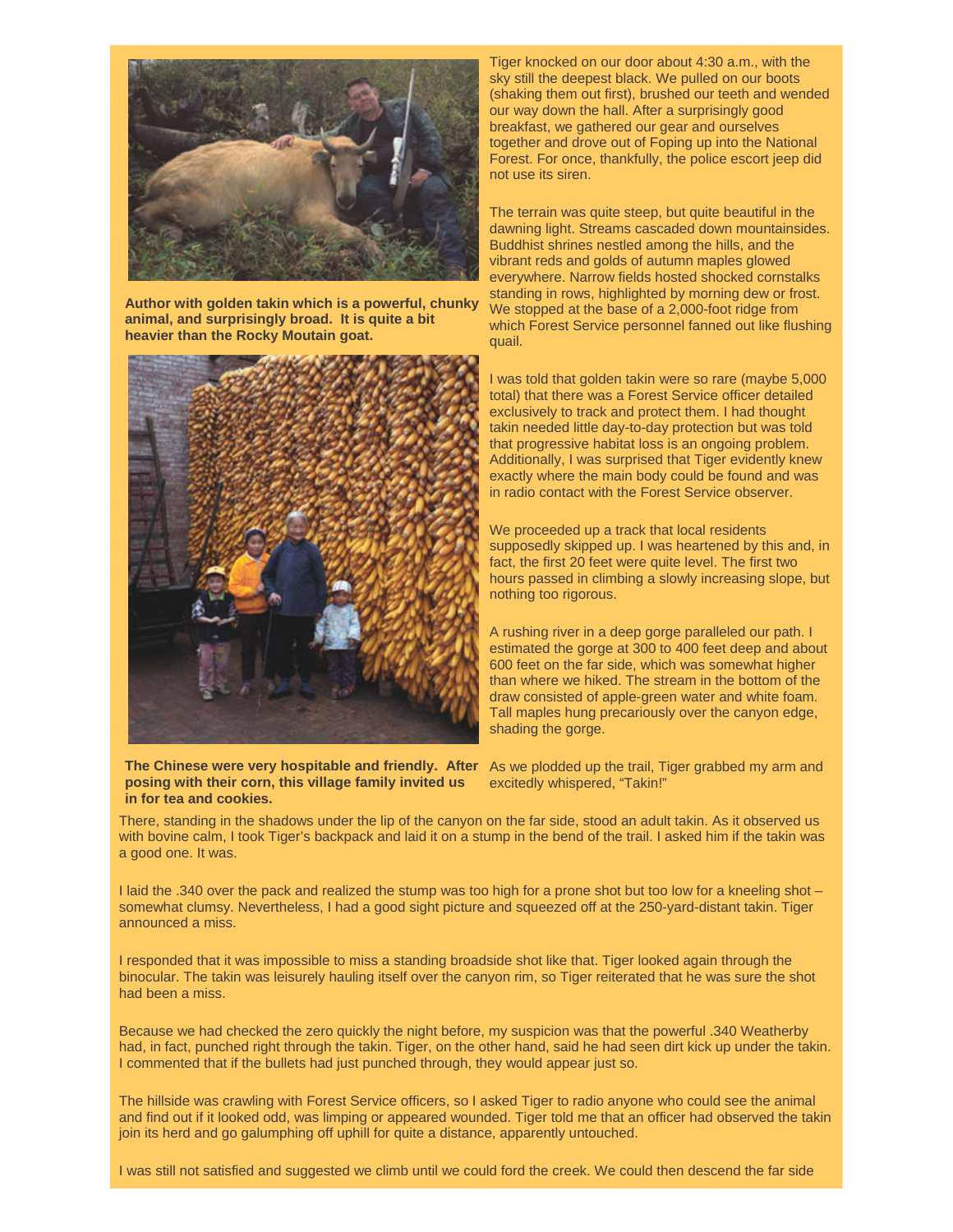and look for any blood trail. Tiger recommended otherwise because we had only one day to hunt. Furthermore, he was sure I'd missed. Several Forest Service officers joined us in our now rather heated debate. They all agreed with Tiger and received my doubts with rising indignation. Finally, outnumbered about eight to one, I gave in and said if they were that certain, we wouldn't cross the creek.

The morning was turning hot and muggy, and we had a really tough climb in front of us. Apparently, spooked takin simply climb until they run out of mountain, and it was a long way to the summit.

As I levered myself up a particularly steep section, my left foot slipped. Something in my left knee gave out, and I fell again, heavily. I couldn't figure out what had happened. There was no strength in my knee, no control of my leg movements without conscious thought, and my leg wanted to hyperextend. On the other hand, I had no particular pain.

I was getting my second wind, however, and resolved that left knee or no, I wasn't going to be the

laughingstock of the Chinese Forest Service. I looked up and saw Tiger only a few yards above me on the ridge summit. I climbed up, right foot first, negotiating the fallen logs, stumps and bamboo, and finally reached the ridgeline.

As we caught our breath, Tiger told me the takin had come to rest in a swale about a kilometer up the ridge. Tiger had some cold meat and apples, and as I rested and devoured the apples, their moisture revived me.

We got up and began moving along a well-worn ridgeline trail. Walking was fairly easy and – applefueled – I began to feel better. There was a small, pinecovered knob about 300 yards this side of where the main body of takin had bedded. We hoped to get there and spot the herd in the swale below the knob, thereby setting up for a nice downhill shot. It was now 3 p.m., and shadows were beginning to lengthen.

![](_page_3_Picture_7.jpeg)

### **Gut-Buster Bust**

 **Bamboo forest.**

We hobbled along at a fairly decent clip, eventually reaching the knob and entering the foliage canopy. Tiger was about 10 yards in front of me. As we began a slow descent, he suddenly turned toward me and yelled, "Takin! Hurry! Shoot!"

I pulled the rifle off my shoulder and cranked a .340 into the chamber. I could see a patch of yellow below me and danced to one side to get a clear, safe shot. I had a quick glimpse of something very big and gold with startled black eyes diving into the foliage to my right. Tiger yelled that there were two more but that the first was female.

#### **"Shoot the second one!"**

I spotted the second takin as it looked up at me with coal-black eyes and horns. I put the crosshairs on the clearly visible point of the onside shoulder for a plunging shot down into the heart and fired.

The takin dropped so hard that it seemed to bounce. Tiger let out a whoop of joy and ran down while I threaded my way over limbs, deadfalls, huckleberries and deep bamboo.

When I got to the fallen takin, Tiger seemed rather quiet. He explained that the big males are usually the last to spook, letting females and the young precede them. In this case, though, and contrary to all experience, the big male had bolted first. The takin I had shot was a representative male specimen roughly eight years old, with a perfect coat – but it wasn't a huge trophy. Tiger was clearly disappointed.

![](_page_3_Picture_16.jpeg)